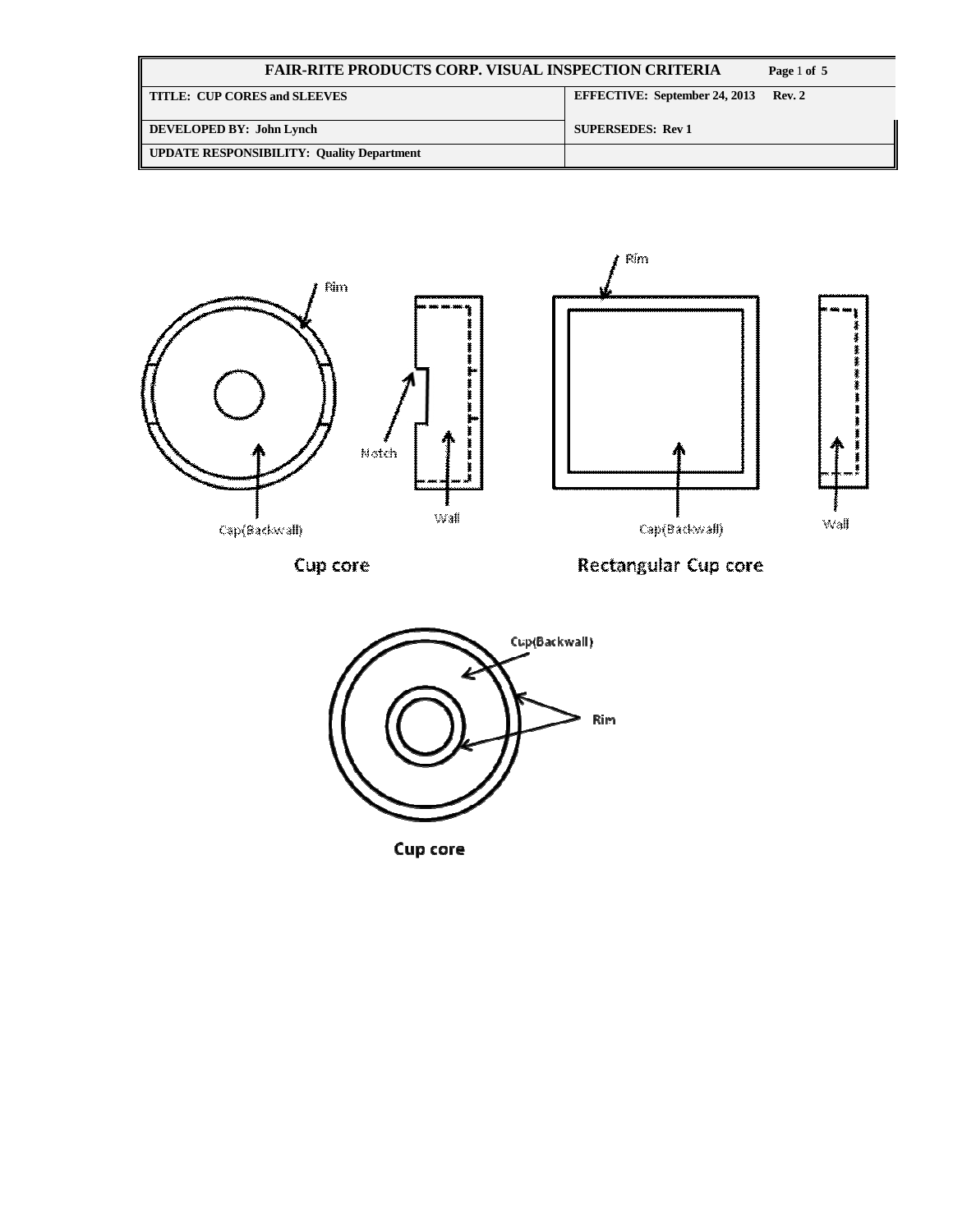| <b>FAIR-RITE PRODUCTS CORP. VISUAL INSPECTION CRITERIA</b> | Page 2 of 5                          |        |
|------------------------------------------------------------|--------------------------------------|--------|
| $\parallel$ TITLE: CUP CORES and SLEEVES                   | <b>EFFECTIVE: September 24, 2013</b> | Rev. 2 |
| DEVELOPED BY: John Lynch                                   | <b>SUPERSEDES: Rev 1</b>             |        |
| <b>UPDATE RESPONSIBILITY: Quality Department</b>           |                                      |        |



Sleeve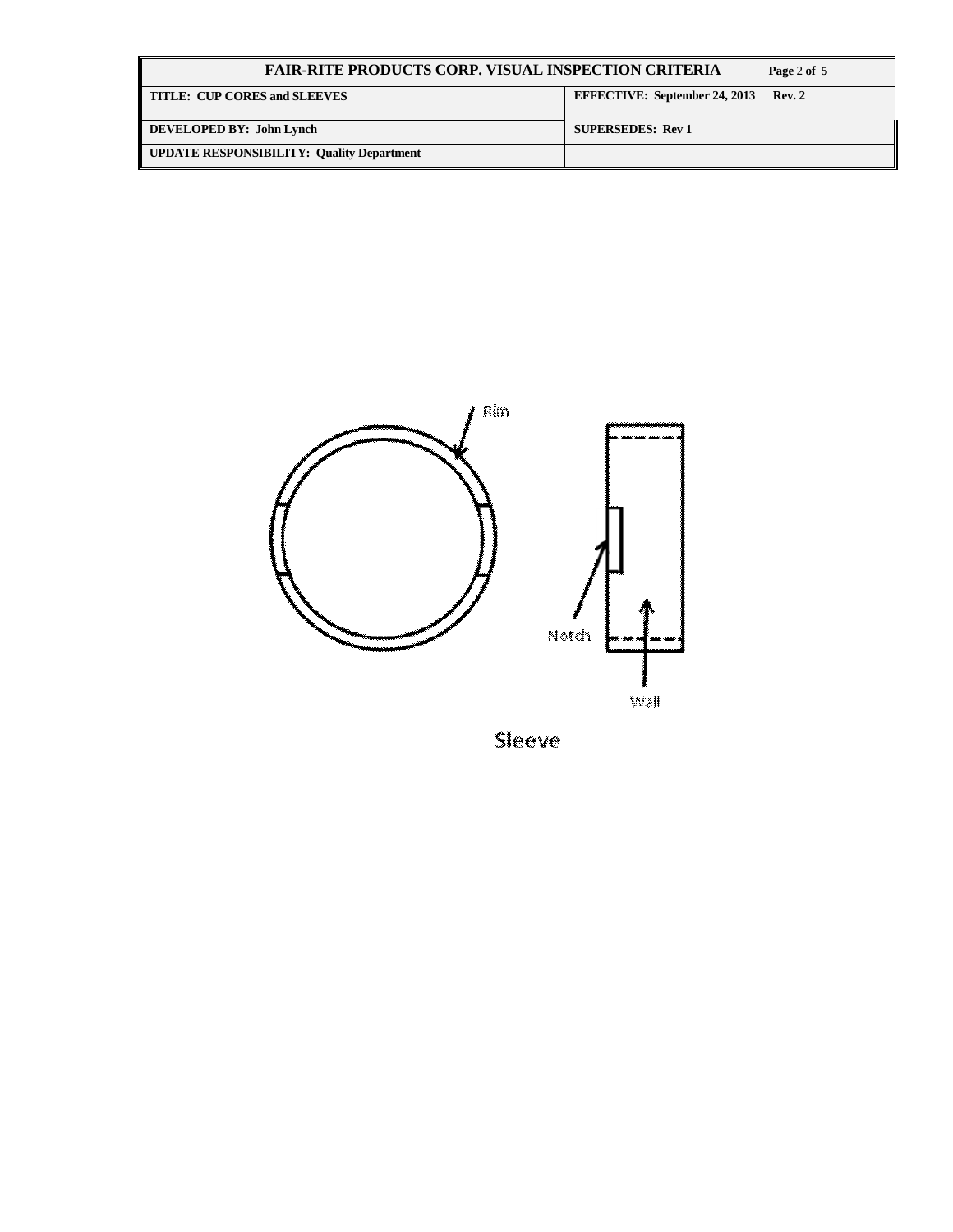| <b>FAIR-RITE PRODUCTS CORP. VISUAL INSPECTION CRITERIA</b> | Page 3 of 5                          |        |
|------------------------------------------------------------|--------------------------------------|--------|
| <b>TITLE: CUP CORES and SLEEVES</b>                        | <b>EFFECTIVE: September 24, 2013</b> | Rev. 2 |
| DEVELOPED BY: John Lynch                                   | <b>SUPERSEDES: Rev 1</b>             |        |
| <b>UPDATE RESPONSIBILITY: Quality Department</b>           |                                      |        |



## Figure 1

Pull a random sample of parts for visual inspection based on a c=0 sampling plan with an AQL of 0.25. See chart listed in SOP I&T-01. All inspections listed below shall be done at 10X magnification unless otherwise specified.

## **1.0 Limits for Irregularities:**

| <b>Type</b> | <b>Location</b> | <b>Max. Size Allowed</b>                | <b>Max Count</b><br><b>Allowed</b> |
|-------------|-----------------|-----------------------------------------|------------------------------------|
| Chips       | <b>Rim</b>      | 10% of rim area                         | No limit on                        |
|             | including       |                                         | number, total                      |
|             | any notches     |                                         | coverage                           |
|             |                 |                                         | ${<}10\%$                          |
|             | Wall &          | 10% of surface                          | No limit on                        |
|             | backwall        |                                         | number, total                      |
|             |                 |                                         | coverage                           |
|             |                 |                                         | ${<}10\%$                          |
| Cracks      | Interface       | Unopened cracks in this area are        | <b>NA</b>                          |
|             | between         | acceptable.                             |                                    |
|             | wall &          |                                         |                                    |
|             | backwall        |                                         |                                    |
|             | <b>Backwall</b> | Longer than $1/4$ of the distance from  | 2 total                            |
|             |                 | the inner diameter(hole) or part center |                                    |
|             |                 | to the inner wall are unacceptable.     |                                    |
|             |                 |                                         |                                    |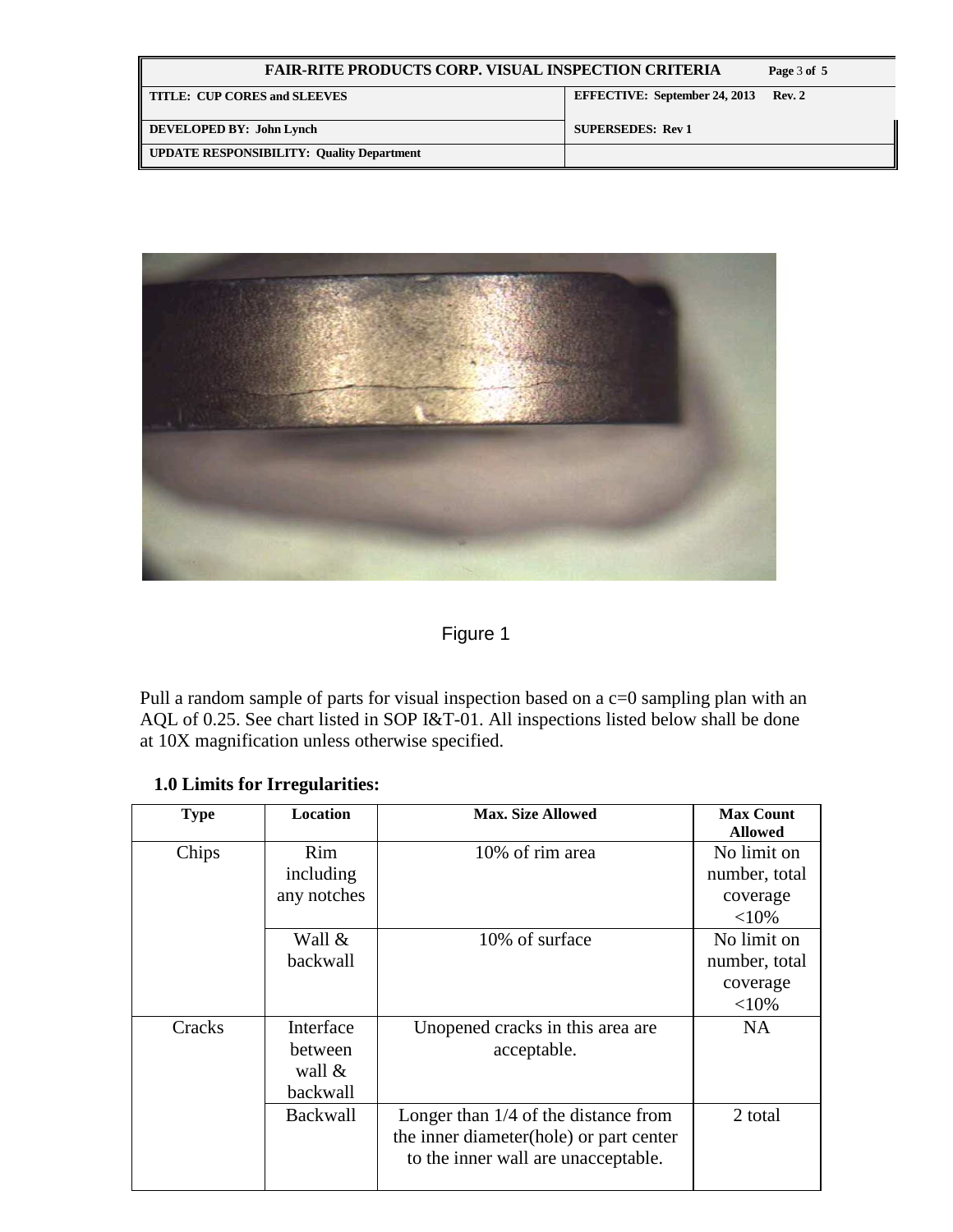| <b>FAIR-RITE PRODUCTS CORP. VISUAL INSPECTION CRITERIA</b> | Page 4 of 5                          |        |
|------------------------------------------------------------|--------------------------------------|--------|
| <b>TITLE: CUP CORES and SLEEVES</b>                        | <b>EFFECTIVE: September 24, 2013</b> | Rev. 2 |
| DEVELOPED BY: John Lynch                                   | <b>SUPERSEDES: Rev 1</b>             |        |
| <b>UPDATE RESPONSIBILITY: Quality Department</b>           |                                      |        |

| <b>Type</b>               | Location                                                                           | <b>Max. Size Allowed</b>                                                                                                                                                                                                                                                   | <b>Max Count</b><br><b>Allowed</b>                                  |
|---------------------------|------------------------------------------------------------------------------------|----------------------------------------------------------------------------------------------------------------------------------------------------------------------------------------------------------------------------------------------------------------------------|---------------------------------------------------------------------|
|                           | Parallel to<br>the<br>circumferen<br>ce                                            | Cumulative length equal to $33.3\%$ (1/3)<br>of the relative core circumference.<br>Open cracks, or cracks which weaken<br>the part are not allowed. Refer to<br>figure 1 for an example of an<br>unacceptable open crack. See<br>engineering for clarification if needed. | Unlimited up<br>to cumulative<br>length<br>allowance                |
| Particle<br>Separation    | <b>Backwall</b>                                                                    | No limit<br>This is typically found in the center of<br>the backwall on the bottom of the part<br>due to an inherent lower density in this<br>area. Looks like a separation of<br>particles.                                                                               | N/A                                                                 |
| Ragged Edges              | All surfaces                                                                       | 30% of rim and backwall surfaces.                                                                                                                                                                                                                                          | No limit on<br>number, total<br>coverage<br>$<30\%$ of<br>perimeter |
| Pits, Bumps               | All                                                                                | Bumps not to interfere with<br>dimensions, pits no larger than 5% of<br>surface area.                                                                                                                                                                                      | 3 total                                                             |
| Stains,<br>Discolorations | All                                                                                | Stains and discolorations which do not<br>affect the performance of the part are<br>acceptable.                                                                                                                                                                            | No limit on<br>number                                               |
| Crazing                   | All surfaces                                                                       | N/A                                                                                                                                                                                                                                                                        | N/A                                                                 |
| Flash                     | All surfaces,<br>OD or<br>smaller<br>overall<br>dimension<br>less than<br>.250"    | .002" max height over full perimeter,<br>with a max thickness of .002"                                                                                                                                                                                                     | N/A                                                                 |
|                           | All surfaces,<br>OD or<br>smaller<br>overall<br>dimension<br>greater than<br>.250" | .003" max height over full perimeter,<br>with a max thickness of .003"                                                                                                                                                                                                     | N/A                                                                 |